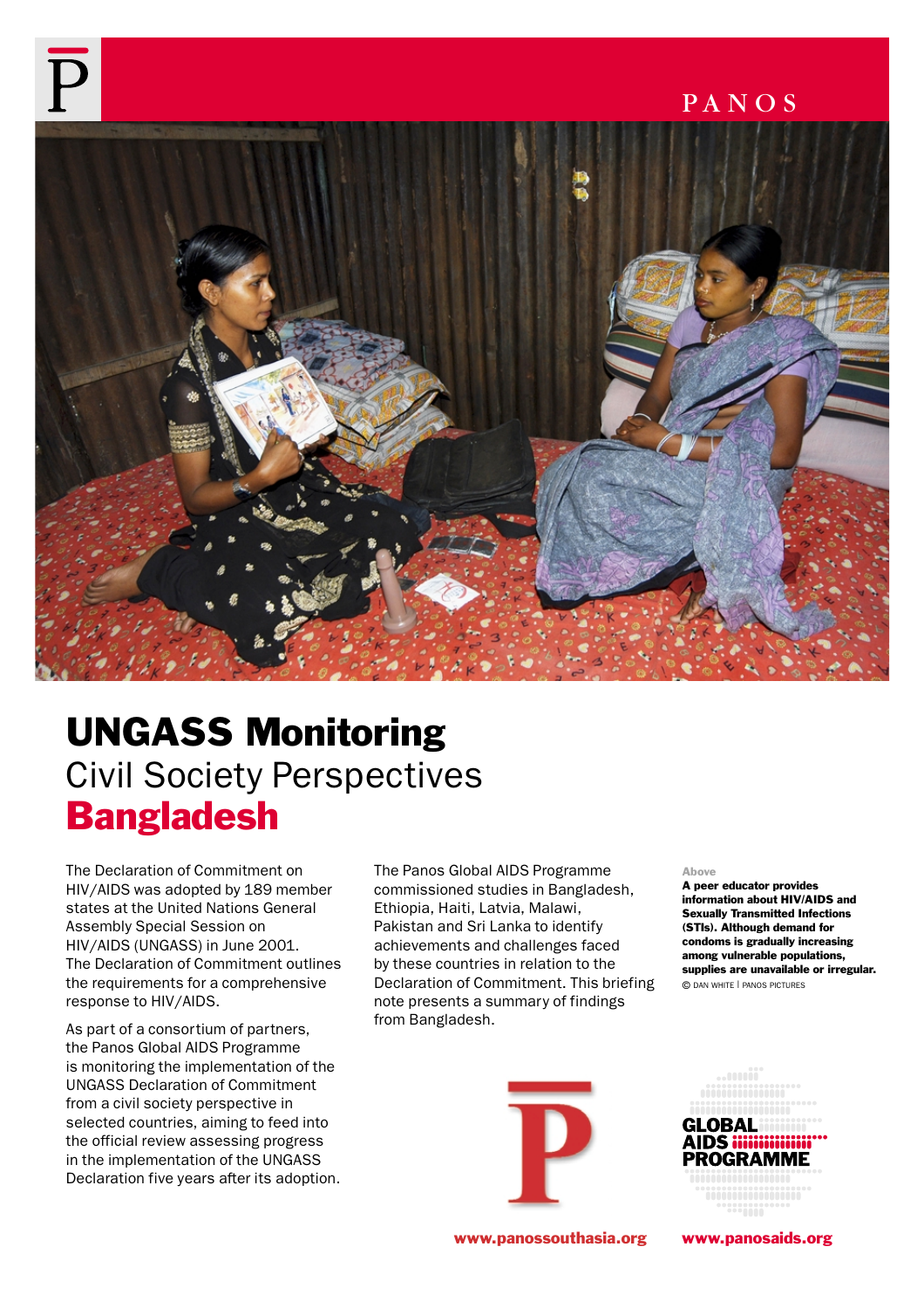#### HIV/AIDS in Bangladesh

Bangladesh ranks the lowest of all South Asian countries on the United Nations Development Programme (UNDP) Human Development Index. Almost 36 per cent of the population of 140 million live on less than a dollar a day. Around 37 per cent of the population is aged under 15. This presents various challenges, including early marriage and pregnancy, high fertility and low levels of secondary and tertiary education. Adult literacy is around 41 per cent; health expenditure in the public sector is 0.8 per cent of gross domestic product (GDP); and there are just 23 physicians per 100,000 people.

The political scene in Bangladesh is volatile. Poor governance, corruption, nepotism, severe political tension and a lack of accountability contribute to a climate where human rights abuses against journalists, non-governmental organisations (NGOs) and other human rights defenders are common.

The Government of Bangladesh estimates that there are 7,500 people living with HIV/AIDS (PLWHA) in Bangladesh. According to the Joint UN Programme on HIV/AIDS (UNAIDS), this figure is approximately 13,000 people, or less than 0.2 per cent of the adult population (2003). National sero-surveillance in 2005 found a low HIV prevalence (less than 1 per cent) among groups such as female and male sex workers, men who have sex with men, *hijras* (transgenders), heroin smokers, and some groups of internal migrants. Nevertheless, HIV prevalence among male injecting drug users (IDUs) in central Bangladesh is rising steadily: at 4.9 per cent, it is close to a concentrated epidemic. Available data indicates that IDUs are well connected to the surrounding community, both sexually and through selling blood, putting the wider population at risk. Young people are also emerging as a key group vulnerable to HIV infection.

#### The national response to HIV/AIDS

#### Implementing UNGASS commitments

Bangladesh formed the National AIDS Committee (NAC) in 1985, with the president as chief patron. The cabinet approved a comprehensive AIDS policy, covering prevention, human rights, and reducing vulnerabilities, in May 1997, long before the UNGASS Declaration. A national strategic plan, based on the policy, was developed for a five-year period from 1997 to 2002. Following the UNGASS Declaration, a parliamentary caucus was formed in 2002, with 17 representatives from both government and opposition parties, including two women. This committee is currently working to pass a law on workplace policy interventions on HIV/AIDS.

From 1996 to 2003, the national HIV/AIDS response was largely supported by UNDP, the World Health Organization (WHO) and CARE, through the UK's Department for International Development (DFID). The World Bank-supported HIV/AIDS Prevention Project (HAPP) was approved in December 2000, but was not implemented until 2003 due to considerable problems identified by the World Bank team.

In order to be fully compliant with the UNGASS commitment, the government revised its strategic plan in February 2005. The National Strategic Plan for HIV/AIDS 2004–2010 identifies the following objectives:

- provide support and services for priority groups such as sex workers, drug users and migrants
- $\blacksquare$  reduce the vulnerability of the general population to HIV
- $\blacksquare$  promote safe practices in the healthcare system
- provide care and support services for people living with HIV/AIDS
- minimise the impact of HIV/AIDS

Currently, the National AIDS Sexually Transmitted Disease (STD) Programme (NASP) co-ordinates HAPP with support from the World Bank and DFID. Its four major components are intervention in high-risk groups; advocacy and behaviour change communication; blood safety; and institutional strengthening and capacity building.

Bangladesh recently received support from the Global Fund to Fight AIDS, Tuberculosis and Malaria to implement a project with young people. Most programmes under HAPP and the Global Fund are implemented through NGOs. NASP, UNAIDS Bangladesh, other UN bodies and international donors are facilitating a process to set up a national monitoring and evaluation framework using the 'three ones' principles.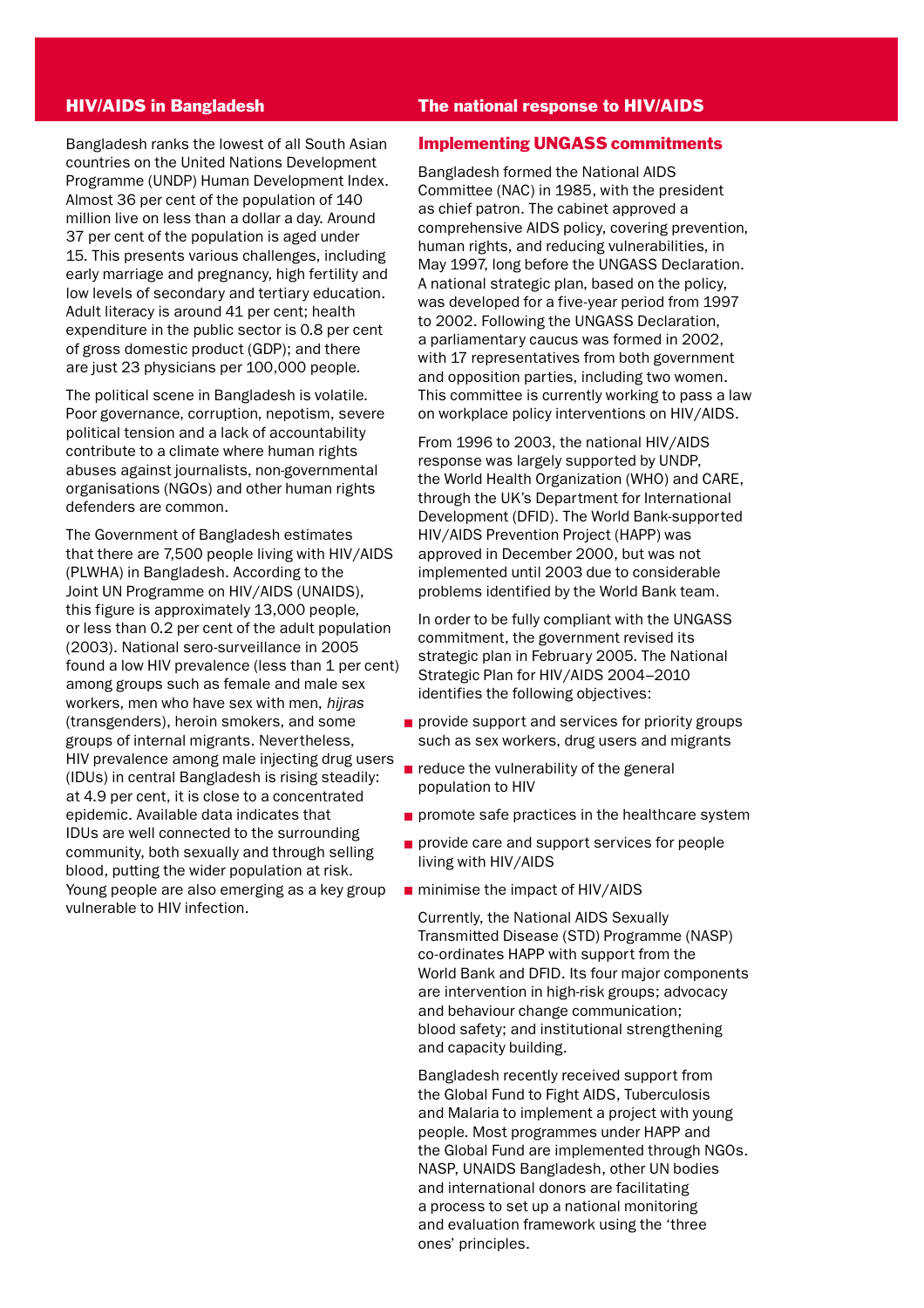#### Limitations in programme implementation

Although the national strategic frameworks, policies and guidelines cover almost all aspects of AIDS prevention and control, implementation has been slow and incomplete. One explanation might be NASP's inadequate capacity in planning and implementation.

#### Access to, and availability of, condoms

Although condoms remain the main HIV prevention tool, there is no systematic condom programming strategy. The Directorate of Family Planning distributes condoms as a contraceptive only, and not for the prevention of sexually transmitted infections (STIs), including HIV. As a result, condoms are still regarded primarily as a birth control device. Although demand for condoms is gradually increasing among vulnerable populations, supplies are unavailable or irregular.

#### Testing, counselling, care and treatment services

Facilities for diagnosing and treating opportunistic infections are limited. Counselling and testing services are only available in a few major cities and, although medicines to treat STIs should be available in government hospitals, this is rarely the case. The National Strategic Plan does not specify whether these should be free, and most donors are unwilling to provide them. If they can afford to, patients buy their medication from the private sector, where an average dose costs up to 500 taka – beyond the means of the average person. The national AIDS policy also addresses prevention of parent-to-child transmission (PPTCT), but this is rarely available in either the public or private sector.

#### Antiretroviral treatment (ART)

The government has made provision whereby PLWHA can buy subsidised antiretrovirals (ARVs) from specified pharmacies. But this is only for a period of one year, after which PLWHA do not know where they will get their medication. Laboratory and clinical services necessary to initiate and monitor ART have not yet been developed, and programmes to train health professionals on providing care, support and treatment are very limited, even in the capital city.

#### Planning is not participatory

The policies and documents do not reflect the concerns of, and are not owned by, marginalised sections of society. A representative from a donor community who requested anonymity said: "The very weakness of these policy documents is that they are not owned by the people of this country. Consultants from other countries come and prepare these documents." Language is also a major barrier in community participation – for example, a representative from the Sex Workers Networking Forum said: "I was once invited to a sharing meeting, but I could not understand anything as all the documents and sessions were in English."

#### Legislative measures to protect vulnerable groups

Groups targeted by NASP are susceptible to police excesses, because criminal laws are in direct conflict with HIV policies. So far, no legislative measures have been adopted to repeal these laws and protect the interests of the vulnerable population.

#### Stigma, discrimination and denial

Stigma continues to be a major barrier to working with HIV-positive people. A major cause of stigma is the association of HIV with sexual promiscuity and immoral behaviour. Awareness-raising programmes tend to focus on how HIV is spread; there is very limited discussion on human rights and AIDS, discrimination and stigma issues. There are very few education programmes among the medical community. As a result, public perceptions of PLWHA and members of vulnerable populations are very negative. Incidences of stigma and discrimination against PLWHA by the medical community are also common, which prevents a large section of PLWHA from accessing public or private health services.